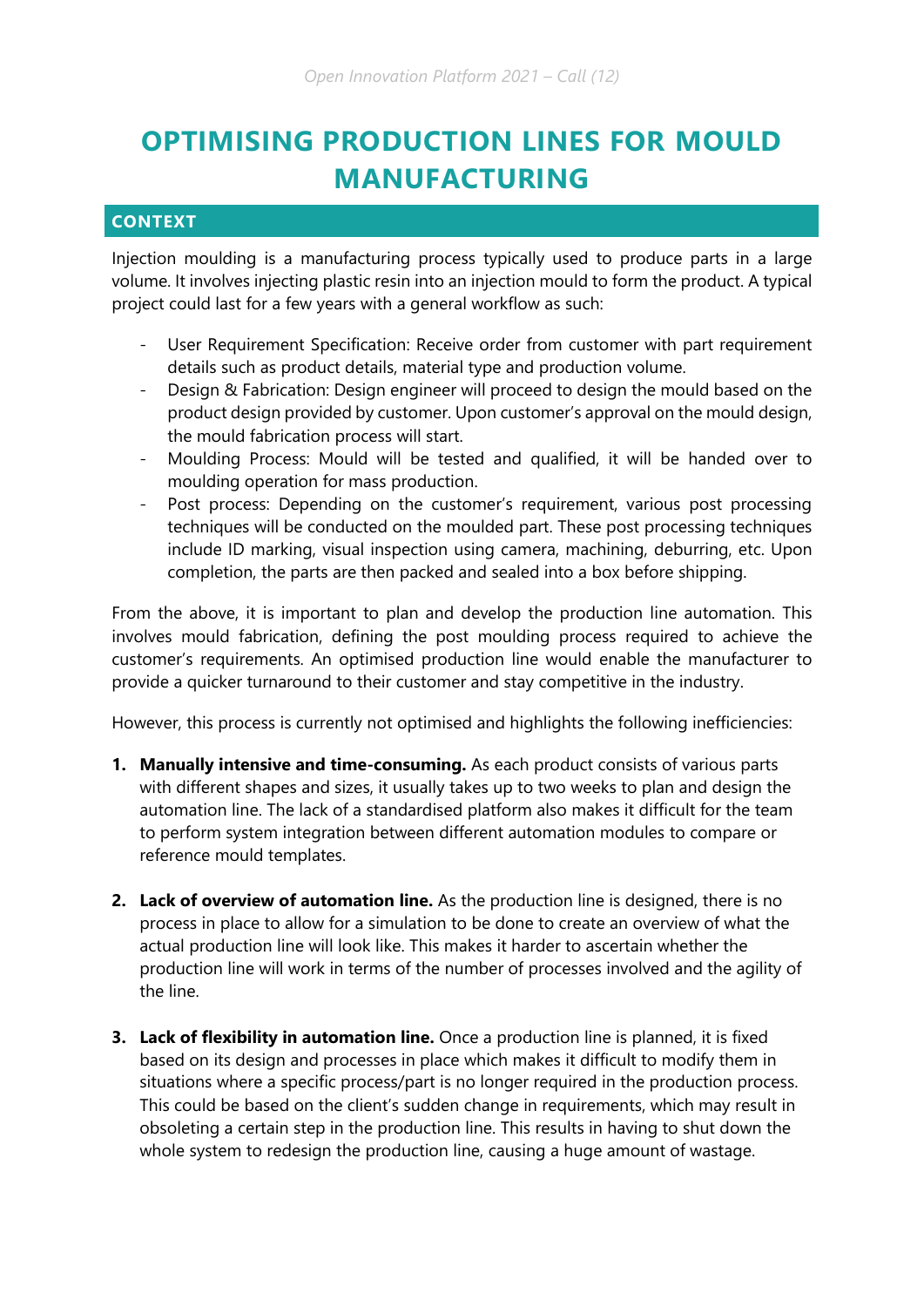**4. Lack of visibility across other production lines.** Each production line is dedicated to a single project. When a project line is shut due to project completion or change in client's request, the entire production line becomes obsolete. The manufacturer is unable to reuse the components that could be used for the other production lines.

Thus, ARTC is seeking for a smart recommender to optimise the planning of flexible, agile and sustainable production line, and reduce the dependence on manual labour. The solution should be able to intelligently recommend the most optimal production line while adhering to a standard of quality assurance and control.

This **ARTC Startup Challenge 2022** is organised by the Advanced Remanufacturing and Technology Centre (ARTC) in partnership with IMDA and A\*StarCentral. The theme for the ARTC Startup Challenge 2022 is "**Automation 4.0**", and there are three challenges launched with IMDA's Open Innovation Platform.

The Advanced Remanufacturing and Technology Centre (ARTC) is led by the Agency for Science, Technology and Research (A\*STAR), in partnership with the Nanyang Technological University, Singapore (NTU Singapore), with a membership consortium with over 80 members.

## **PROBLEM STATEMENT**

How might we optimise the planning of production lines so that it is flexible, agile and sustainable in the long run?

# **WHAT ARE WE LOOKING FOR?**

A working prototype solution with data analytics and AI capabilities that can optimise the planning of production lines by recommending the optimal production line and components needed. Overall, the solution must reduce the effort and time taken to plan and produce the parts to improve efficiency.

The solution should have the following features:

- **1. Smart Recommender of production line based on user requirement specifications**
- Provide recommendations efficiently on the most optimal way to create an automation line during the design phase based on a database which contains historical and current information, such as a library of materials and existing components for usage in production lines.
- Suggest recommended options of modules in the automation line to allow for the most optimal and efficient production line, as well as to allow for modularity and flexibility in the automation/production line, thereby replacing the inflexible Programmable Logic Controller previously used to design production lines.

## **2. Automatic identification of moulding challenges**

 Automatically identify potential challenges that might occur during the production phase (e.g. based on simulation). For example, predicting and suggesting an optimal automation line given that the current design/automation process would take too long (not meet production timeline), etc.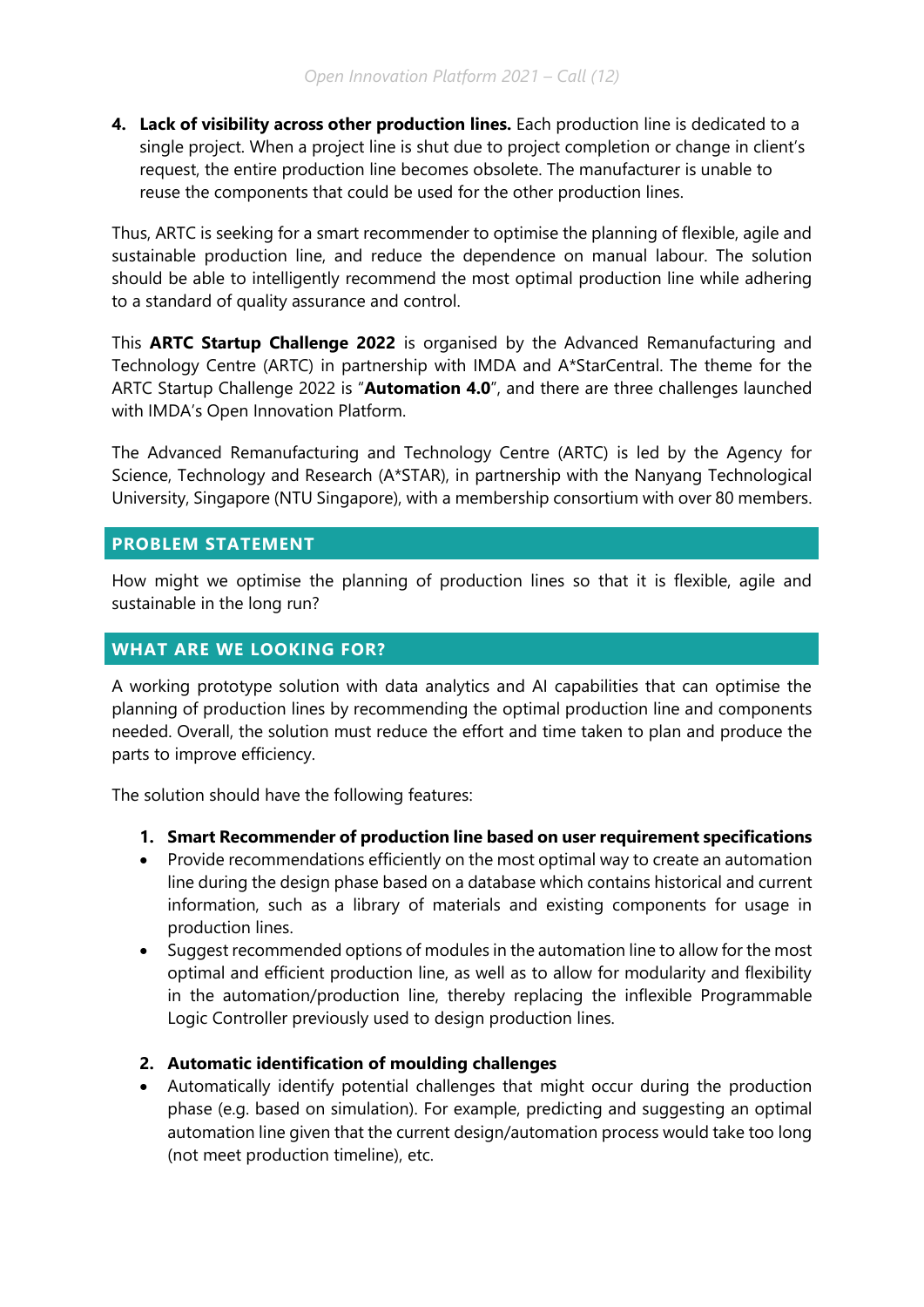#### **3. Compatibility Analysis across external production lines**

- Ability to analyse within and across production lines to recommend best fit manufacturing techniques, especially when an existing line is decommissioning soon. The match will save material, time and reuse manufacturing components developed earlier.
	- o For example, when a production module becomes obsolete in Production Line A, a suitable part of the line is made available to integrate with the Production Line B, saving components and time.
- Integration of the design should be made user-friendly for the operators, either through plug-and-play or others.

#### **Overall Performance Requirements**

The problem solver should meet the following performance criteria in their proposal:

- **Extensibility –** The solution should be developed as open as possible to allow for future features to be added. For example, vision-based quality checks, alerts where irregularities occur
- Accurate and fast The solution must recommend optimal production lines in the quickest and accurate manner.
- **Cost-effective** The solution must be cost-effective by optimising the cycle time.
- **User-friendly**  The solution should allow the various stakeholders and operators to use with ease.
- **Seamless integration**  The solution should be able to integrate and work with existing systems and room for future integration of additional features.

There are no restrictions on the geographical location of the problem solvers who may choose to apply to this challenge. All start-ups are welcomed to apply. However, the prototype must be demonstrated in Singapore.

#### **POSSIBLE USE CASES**

#### **1. Enhanced and Optimised Automation Line Design through Intelligent Recommendations**

Donna works at a mould making company and as part of her day-to-day work, she helps plan and design the automation line for clients. She currently uses digital software, but due to the lack of automated intelligence, Donna and her team take about 2 weeks to roll out the proposal for the automation line.

However, with the new solution in place, Donna and her team can get an optimised automation line as a suggestion in no time. The database comprises a list of existing components and previous automation lines that was proposed and used. The database churns out a suggested list of automation lines that her team can go for, finding the most cost effective and modular options based on historical data and predictive analysis. It also signifies any possible issues that might occur during the automation lines. This is all easily digestible for Donna and her team through the simulated views the solution provides them with. Donna is able to accurately determine the best options and propose it to her clients in less time.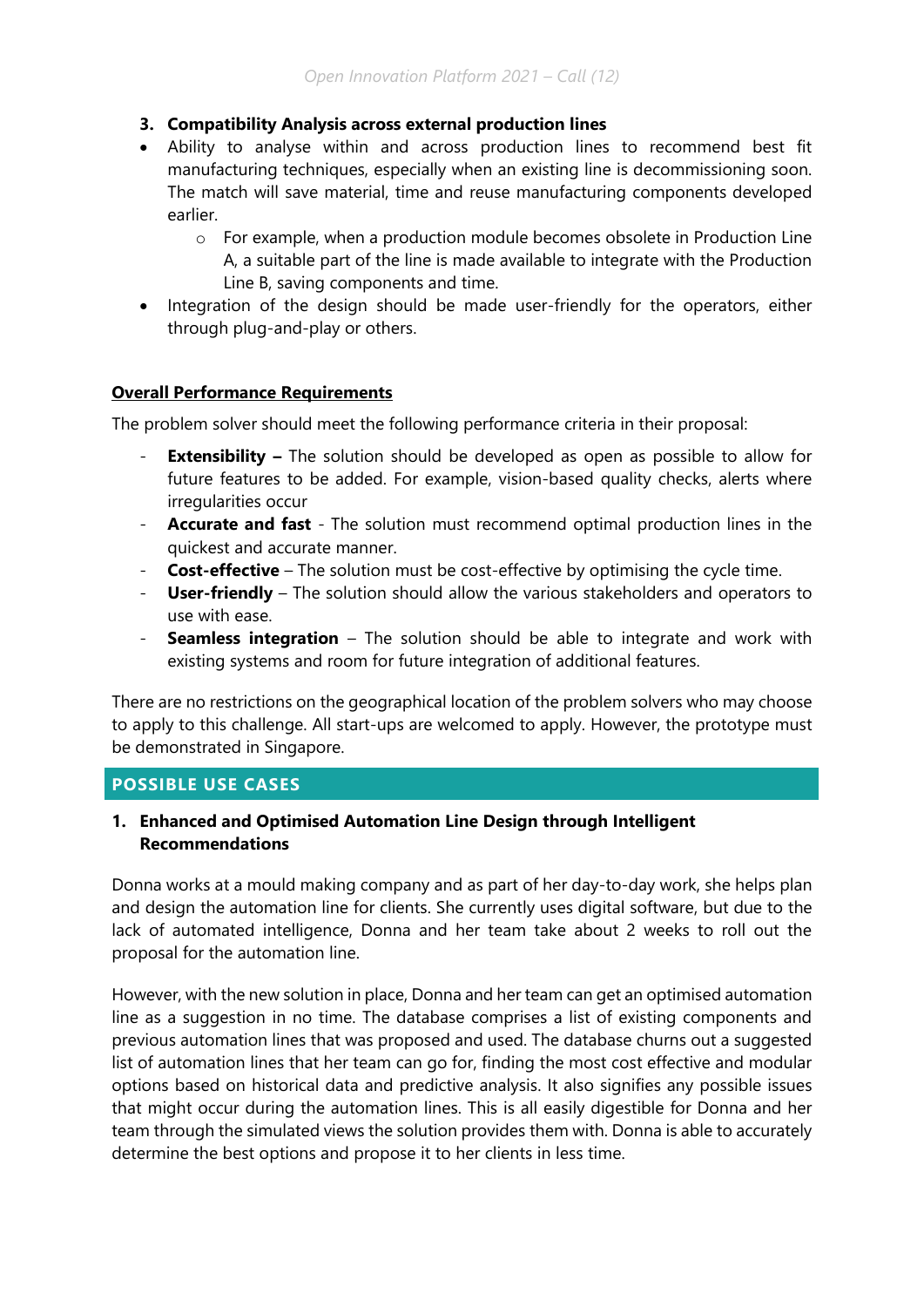## **2. Hyper-flexible, Plug-and-Play Automation Line with Multi-usage Configuration**

Programming of the PLC system usually takes about 1 or 2 days after clients have given the approval to start on production. This is a time-consuming process as there are multiple moulds for different parts which makes the programming of the production line unique. In situations where clients request a change of the designs, certain parts become obsolete, but the current programming does not allow for immediate configurations which leads to high amounts of waste for unused parts. When reprogramming is needed, it disrupts the flow of the production line as it takes up another 1 to 2 days to be implemented.

For example, if the programming instructions are A-B-C-D-E, and the client's new design requires the removal of step C, the current process is unable to remove C easily and reconfigure the instructions to reflect A-B-D-E.

However, with the new solution in place, Zac, the PLC programmer will be able to easily remove or add variables without halting the entire production based on its recommendation of compatibility analysis. The hyper-flexible reconfiguration allows for Zac to be able to adjust the production line as and when needed which minimizes reprogramming efforts and increases the efficiency of the production without the need of halting the entire system.

# **WHAT'S IN IT FOR YOU**

- SGD 50,000 of prize money for each winner of this challenge (see Award Model)
- 2-year Tier 3 ARTC Membership
- SGD 100,000 A\*Star Innovation Voucher
- 4-month Accelerator Programme
- Gain access to IMDA's Technology resources and facility for prototyping
- Co-innovate with ARTC with access to their expertise in developing the solution
- Opportunity to commercialise solution for deployment and adoption by the sector members

#### **EVALUATION CRITERIA**

The Applicants shall be evaluated in accordance with the evaluation criteria set out below.

| <b>Solution Fit</b>       | To what extent does the proposed solution address<br>$\bullet$<br>the problem statement effectively?                                                                                                                                                                          |
|---------------------------|-------------------------------------------------------------------------------------------------------------------------------------------------------------------------------------------------------------------------------------------------------------------------------|
| <b>Solution Readiness</b> | How ready is the proposed solution to go to the<br>$\bullet$<br>market?<br>Is there any evidence to suggest capacity to scale?<br>$\bullet$                                                                                                                                   |
| <b>Solution Advantage</b> | Is the solution cost effective and truly innovative?<br>$\bullet$<br>Does it make use of new technologies in the market,<br>$\bullet$<br>and can it potentially generate new IP?<br>To share estimated cost for pilot trial, deployment and<br>$\bullet$<br>software support. |